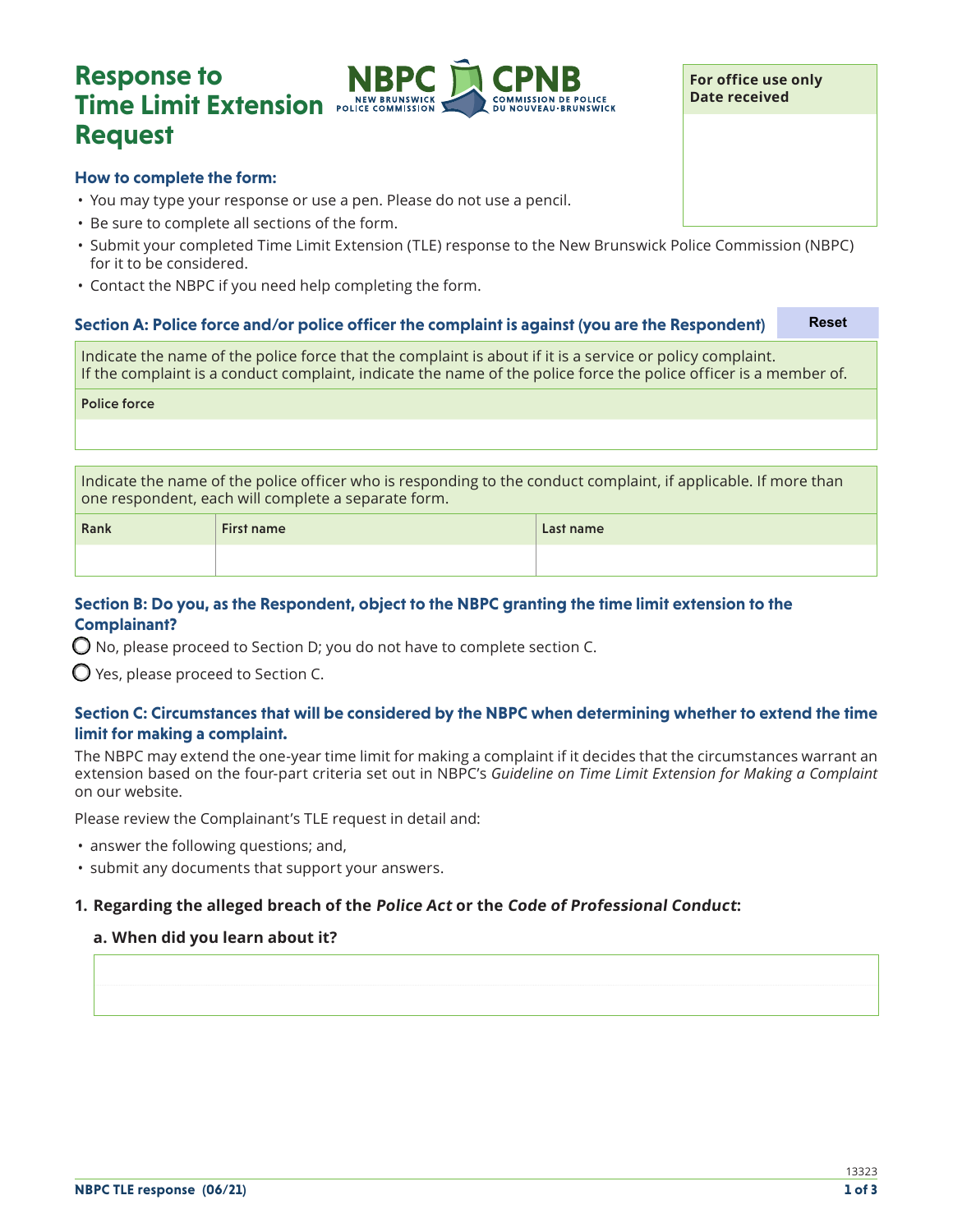| ------------ |  |  |  |  |  |  |  |  |  |
|--------------|--|--|--|--|--|--|--|--|--|
|              |  |  |  |  |  |  |  |  |  |
|              |  |  |  |  |  |  |  |  |  |
|              |  |  |  |  |  |  |  |  |  |
| .            |  |  |  |  |  |  |  |  |  |
|              |  |  |  |  |  |  |  |  |  |
|              |  |  |  |  |  |  |  |  |  |

**2. Do you believe the allegations constitute an ongoing situation (or repeated incidents)?** O<sub>No</sub> O<sub>Yes</sub>

Please explain how it was/was not a continuing situation?

| --------  |
|-----------|
|           |
|           |
| --------- |
|           |
|           |
|           |
|           |
|           |

**3. Were you and the Complainant involved in another proceeding or process (for example: criminal charges, a union grievance, Human Rights complaint, an arbitration, civil action, etc.) with the same incident(s) described in the complaint?**

 $\bigcirc$  No: Please proceed to question 4.  $\bigcirc$  Yes: Please answer the questions 3a and 3b.

#### **a. Has this proceeding or process ended?**

 $\bigcirc$  Yes: When did it end?  $\bigcirc$  No

#### **b. What kind of proceeding/process is/was it?**

#### **4. Briefly describe what happened:**

Note: Indicate whether you believe the complaint is or may be credible and why.